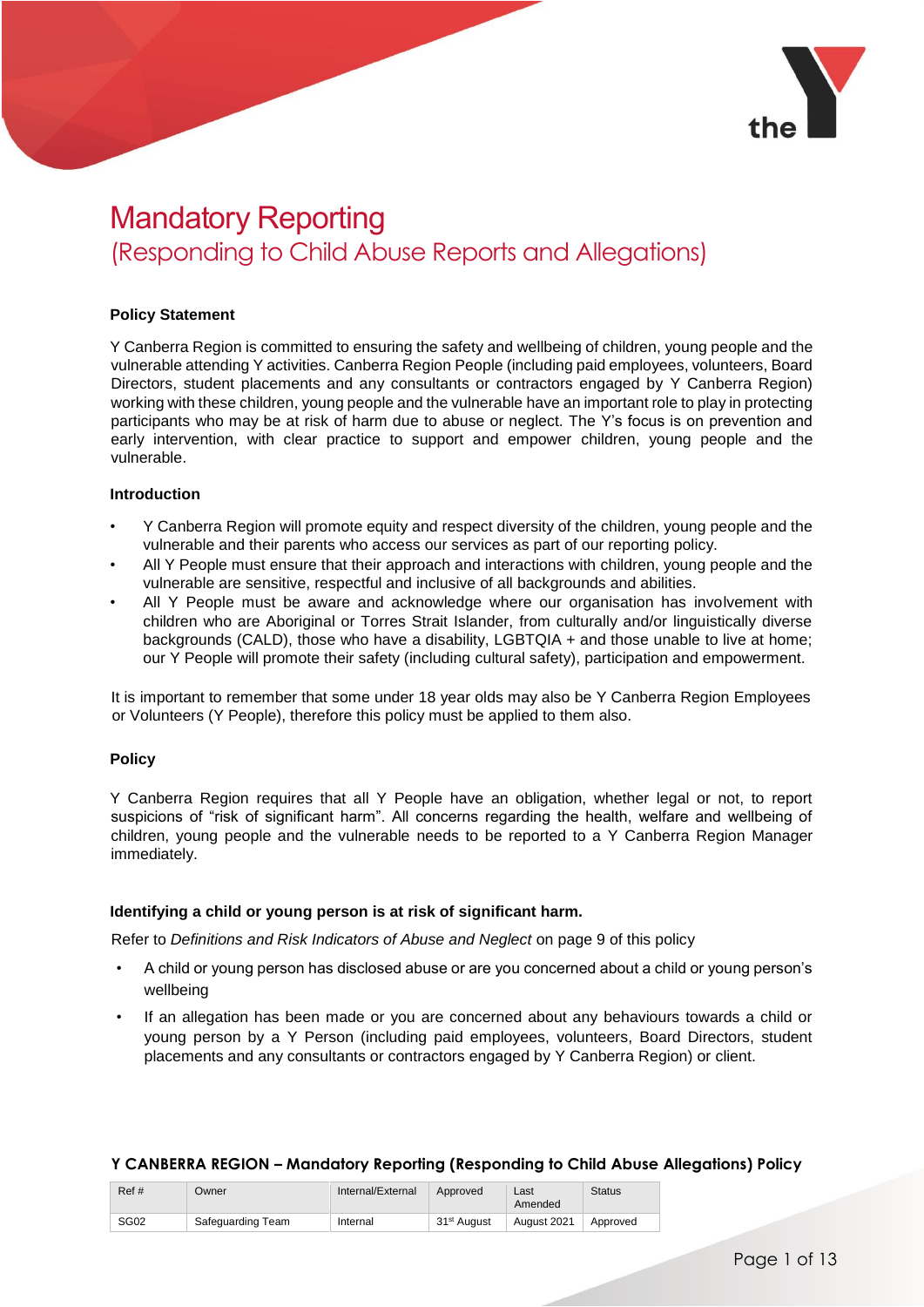

#### **Responding to concerns of abuse, neglect or significant harm**

Respond to the child or young person appropriately.

If a child or young person discloses abuse it is vital to reassure, support and show care to the child or young person by:

- Listening carefully to what the child or young person is saying, do not ask leading questions
- Controlling expressions of panic or shock
- Reassure the child or young person that telling you was the right thing to do
- Acknowledging that it is hard to talk about such things
- Indicating to the child or young person what you will do that is informing them of your obligations to report the concerns.

If a child or young person discloses abuse or neglect immediately record the information, as far as possible, using the exact words, noting specific names, places, dates or actions mentioned to enable all information to be confidently provided while making the mandatory report. (Please see full process below)

**In urgent circumstances where there is immediate danger for a child or young person's health or safety, contact the police immediately using the emergency number 000.** 

**If your concerns relate to the immediate behaviour of a Y client who is on premises, contact the police immediately using the emergency number 000.** 

**If your concerns relate to a Y Person, please refer to the Y Canberra Region Reportable Conduct (Responding to Child Protection Allegations) Policy and discuss with a Y Manager.**

#### **Reporting to Y Canberra Region**

Y Canberra Region requires that **all** Y People have an obligation to report suspicions of "risk of significant harm".

It is the responsibility of the Y Person, who has become aware of a child protection concern to ensure the concern is reported to Department of Communities and Justice (NSW) or Child and Youth Protection Services (ACT). Y People are to consult with their manager who can support them through the process and to ensure they are aware of the incident. If the manager is on leave speak to the next level up.

All child protection matters are to be reported through the Y Canberra Region SOLV reporting system within 24 hours. All documentation including the MRG report and Helpline reference number, where applicable, are to be uploaded into the system. Y People are required to indicate whether both internal and external stakeholders that have been notified or need to be notified of the incident such as Managers, Safeguarding Team member, ECED (NSW), CECA (ACT), ACECQA, Police, Contract Partner etc. This is completed within the SLOV Under 'External authorities notified' field.

| Ref# | Owner             | Internal/External | Approved                | Last<br>Amended | <b>Status</b> |
|------|-------------------|-------------------|-------------------------|-----------------|---------------|
| SG02 | Safequarding Team | Internal          | 31 <sup>st</sup> August | August 2021     | Approved      |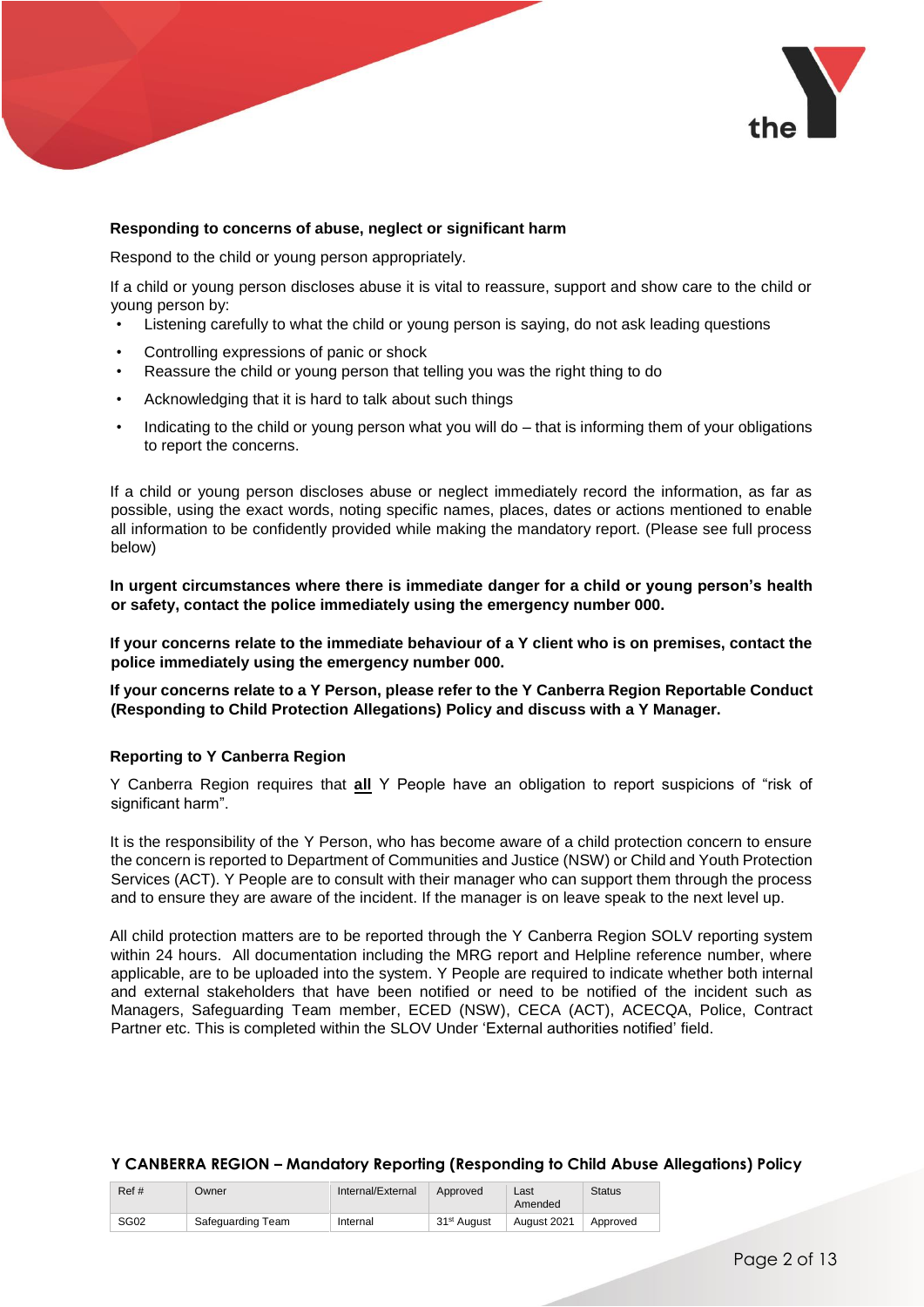

#### **Legally required Mandatory Reporters are people who deliver the following services, wholly or partly, to children as part of their paid or professional work:**

- Health care (e.g. registered medical practitioners, specialists, general practice nurses, midwives, occupational therapists, speech therapists, psychologists, dentists and other allied health professionals working in sole practice or in public or private health practices)
- Welfare (e.g. psychologists, social workers, caseworkers and youth workers)
- Education (e.g. teachers, counsellors, principals)
- Children's services (e.g. child educators, family day carers and home-based carers)
- Residential services (e.g. refuge workers)
- Law enforcement (e.g. police)
- A person who, in the course of the person's employment, has contact with or provides services to children, young people and their families and is prescribed by regulation.

#### **Making a Mandatory Report**

**All** concerns are required to be reported to the Child Protection Helpline (NSW) and/or Child and Youth Protection Services (ACT).

*In urgent circumstances where there is immediate danger for a child or young person's health or safety, contact the police immediately using the emergency number 000.* 

#### **NSW**

All Y People can make a report to the Child Protection Helpline by contacting the mandatory reporter number: Telephone: 132111. If you have hearing impairment, telephone TTY: 9633 7698 (24 hours).

It is the responsibility of the individual Y Person to complete the Mandatory Reporter Guide (MRG) prior to reporting to the Helpline. The MRG is located on the NSW Communities and Justice Website: <https://reporter.childstory.nsw.gov.au/s/mrg>

The MRG is not required when an urgent report has been made to the police as above. The incident is to be reported directly to the Child Protection Helpline on 132111.

If you have concerns for the safety, welfare and wellbeing for a child or young person who is the care of the Minister or Director General of Family and Community Services, a call must be made directly to the Helpline immediately.

#### **ACT**

Child Concern Reports are made directly to Child and Youth Protection Services for:

#### **Abuse and neglect**

Phone: 1300 556 728 (24 Hours) Online: Complete Child Concern Report via portal or <https://form.act.gov.au/smartforms/index.htm>

#### **For Sexual Abuse –** contact ACT Policing 131444

| Ref# | Owner             | Internal/External | Approved                | Last<br>Amended | <b>Status</b> |
|------|-------------------|-------------------|-------------------------|-----------------|---------------|
| SG02 | Safequarding Team | Internal          | 31 <sup>st</sup> August | August 2021     | Approved      |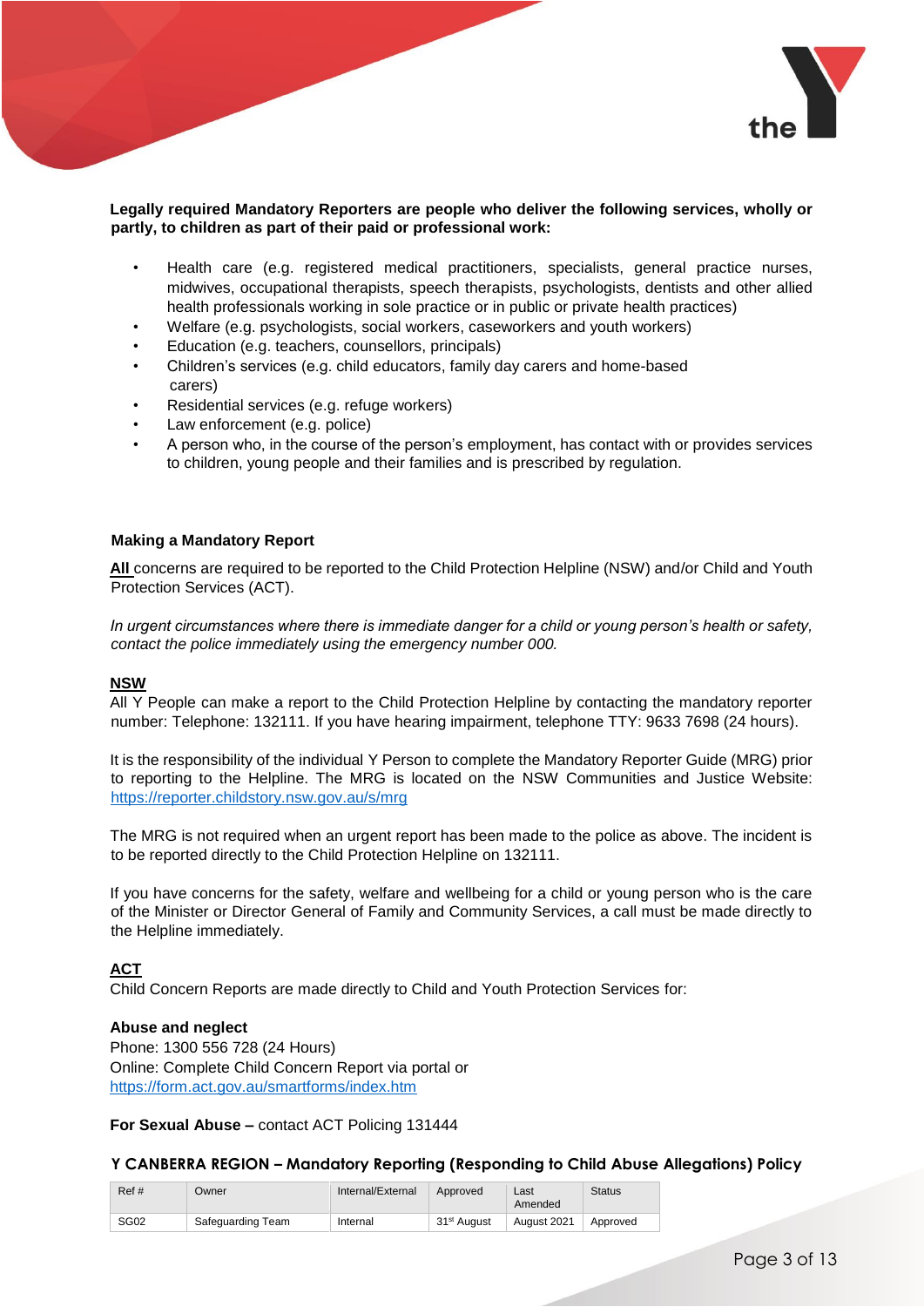

#### **Information to have at hand when making a report:**

The relevant helpline will ask the Y Person to provide as many details as possible. They will want to know about the events that led to the call and how that has impacted on the child or young person. A Confidential SOLV report should also be completed and will assist with gathering and providing this information. The information supplied assists in determining the assessment by the Helpline of your concerns.

**Information regarding the child or young person**: Name including aliases; age; date of birth; home address.

**Information about the parents/guardians**: Name; address; phone contact; custody or care details.

**Details of concerns/risk of significant harm**: this could include outcome from the MRG (NSW)

**Observations**: provide as much detail as possible such as dates, specific details (example: a bruise – colour, size location on body)

**Details of any disclosure**: what the child or young person said to you.

**Whether the child or young person is aware of the report:** did you let the child or young person know that you would be contacting the Helpline?

**Other information**: this could include conversations with parents/guardians, recorded observations of yourself or other Y Persons over a period of time, a description of the observations.

**Contact details**: your contact details.

#### **Using the Mandatory Reporter Guide (MRG) (NSW)**

The MRG requires the Y Person to enter information and their knowledge about the incident into reporting tools. If assistance is required using the MRG speak with a Y Manager or Team Member. It is important to remember the MRG is a guide only, if in doubt always consult with a manager or Safeguarding Team Member.

After completing the MRG, a decision report will be issued. The Y Person should provide a copy of this report, record the name of the child and the reference number on the report and upload in to SOLV within 24 hours and inform their Y manager or Safeguarding Team Member.

#### **Outcomes of the Mandatory Reporting Guide (MRG):**

#### • **Report to Department of Communities and Justice (DCJ)**

There are two types of recommendations to report to Department of Communities and Justice (DCJ):

#### **1. Immediate report to Family & Community Services**

You should make a report about suspected risk of significant harm to the Child Protection Helpline as soon as possible, using the most direct means possible.

#### **2. Report to Department of Communities and Justice (DCJ)**

| Ref#             | Owner             | Internal/External | Approved                | Last<br>Amended | <b>Status</b> |
|------------------|-------------------|-------------------|-------------------------|-----------------|---------------|
| SG <sub>02</sub> | Safequarding Team | Internal          | 31 <sup>st</sup> August | August 2021     | Approved      |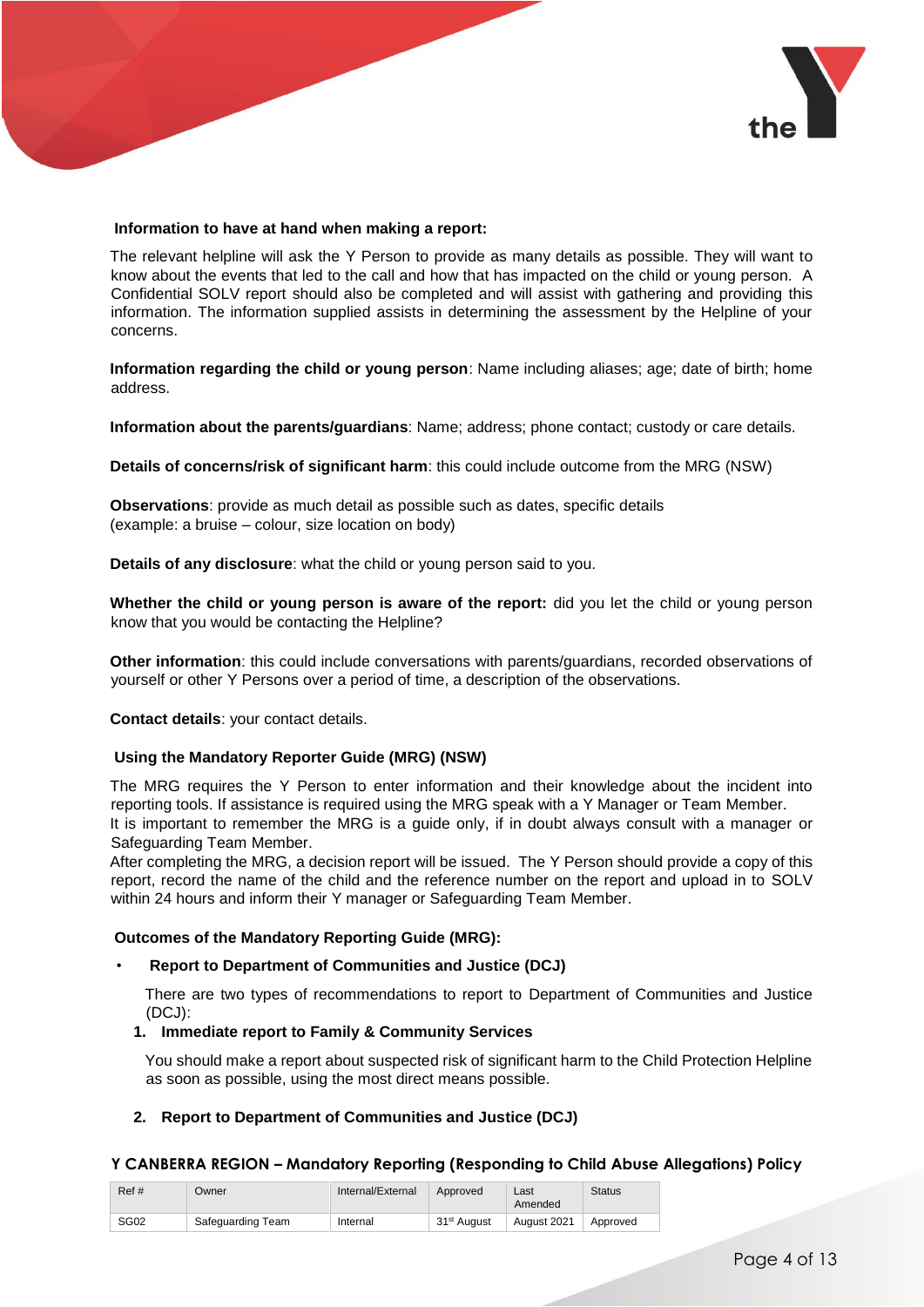

You should make a report about suspected risk of significant harm to the Child Protection Helpline within the next 24 hours.

#### **Child Protection Helpline:**

Telephone: 13 2111 (24 Hours) If you have hearing impairment, telephone TTY: 9633 7698

#### • **Consult with a Professional:**

If the report outcome is close to the threshold of risk of significant harm, a discussion is required with a Y Manager or Safeguarding Team Member to identify other options that might be available to provide assistance to the child or young person and their family.

#### • **Consult your referral network or wellbeing referral centre:**

If the report outcome is that there is no significant risk, the family may benefit from support and appear open to services. Reports of this outcome are to be discussed with the local Family Referral Service (information is available through the MRG for local services) for other options that might be available to provide assistance to the child or young person and their family. Referrals are also to be discussed with a Y Manager or Safeguarding Team Member.

#### • **Document and continue relationship:**

If the report does not meet the threshold for reporting however contact your Manager or Safeguarding Team Member to discuss options to continue monitoring and documenting concerns.

#### **External Support**

The Y will assist in addressing the support needs of those impacted by the allegation including:

- the child and their family
- the person against whom the complaint is made by, for example, offering professional counselling
- other Y People impacted by the allegations

Y People have to access the Employee Assistance Program (EAP) during and after the Mandatory Reporting Process.

The EAP provides professional, confidential, free counselling, 24hrs a day, 7 days a week. Phone: 1300 361 008

| Ref#             | Owner             | Internal/External | Approved                | Last<br>Amended | <b>Status</b> |
|------------------|-------------------|-------------------|-------------------------|-----------------|---------------|
| SG <sub>02</sub> | Safequarding Team | Internal          | 31 <sup>st</sup> August | August 2021     | Approved      |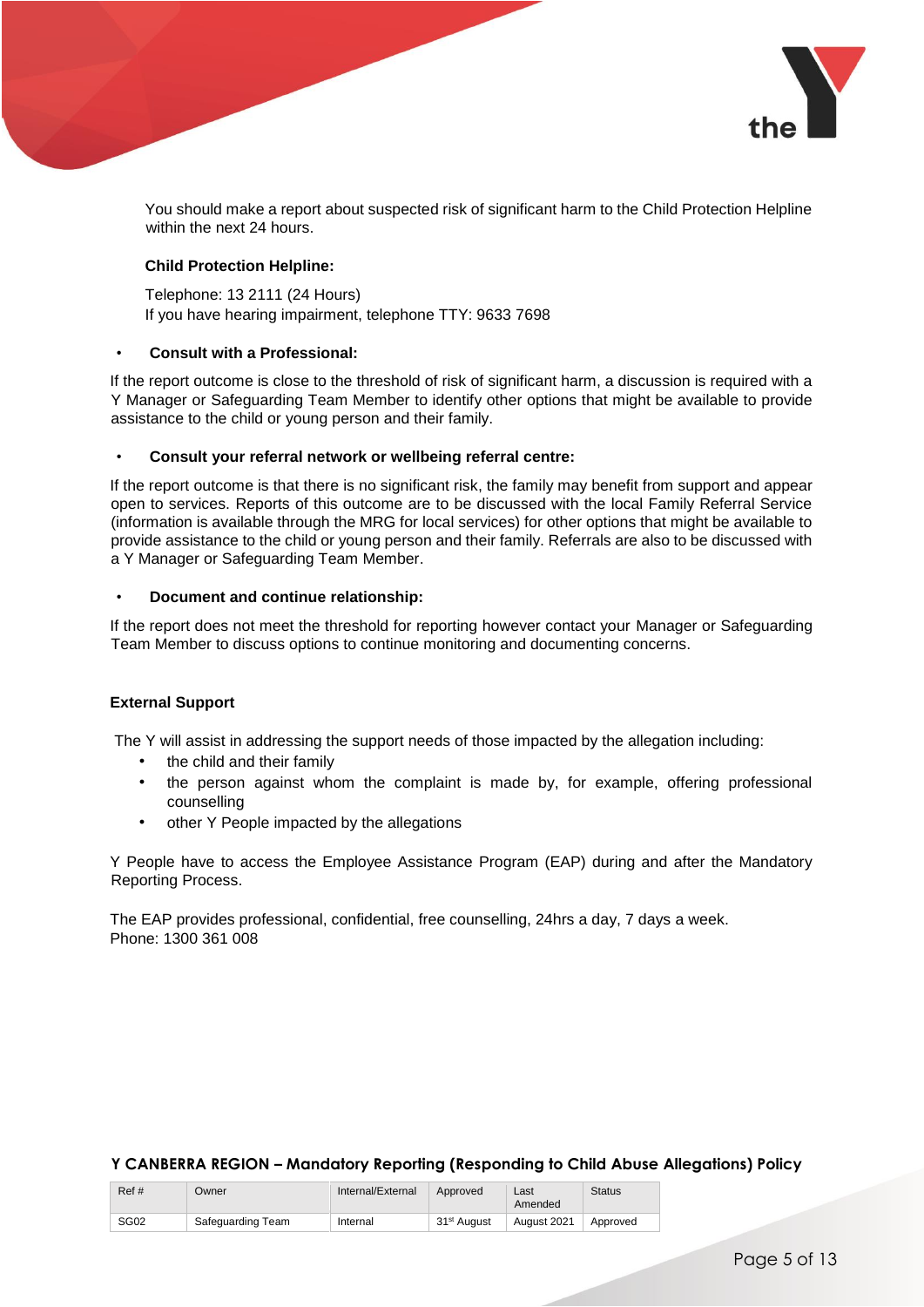

#### **External reporting requirements**

- The incident **must** be reported on SOLV within 24 hours. This is completed within the SLOV Under 'External authorities notified' field.
- Ensure to click on 'YES' in the "Is this Incident Confidential?' tab –this ensures that the Safeguarding Team members only receive this notification
- Ensure to upload any supporting documents including any forms, complaint/concern, case number provided by authorities etc. under the 'Attachments' tab.

#### **ACT Senior Practitioner**

Y Canberra Region will report all cases of inappropriate/unauthorised/not approved restrictive practices to the Senior Practitioner, if they meet the threshold for Mandatory Reporting.

Where there is an approved positive behaviour support plan in place for the child or young person this information will be documented on an incident report on SOLV.

#### **Further Concerns**

If a Y Person has any concerns regarding any Y policies, practises or the behaviour of Y People, it is your responsibility to bring this to the attention of a Y Manager, Safeguarding Team Member and/or the Y Risk and Project Senior Manager

#### **Implications**

- **Y Canberra Region -** Failing to report an instance, allegation, disclosure or concern relating to abuse or neglect of a child, young person or vulnerable adult is viewed as serious misconduct and may lead to disciplinary action, up to and including formal warning, demotion or termination of employment or cessation of volunteer relationship.
- **ACT Ombudsman or NSW Office of Children's Guardian -** It is an offence to without lawful excuse, refuse or wilfully fail to comply with any lawful requirement of the Ombudsman.
- **Department of Education and Communities – Children's Services -** Failing to report an instance, allegation, disclosure or concern relating to abuse or neglect of a child, young person is an offence under the Children (Education and Care Services National Law Application) Act 2010 Section 167 Offence relating to protection of children from harm and hazards.
- **Children's Education and Care Assurance - ACT** Failing to report an instance, allegation, disclosure or concern relating to abuse or neglect of a child, young person is an offence under the Children (Education and Care Services National Law Application) Act 2010 Section 167 Offence relating to protection of children from harm and hazards.

#### Ref # Owner Internal/External Approved Last Amended **Status** SG02 Safeguarding Team Internal 31st August August 2021 Approved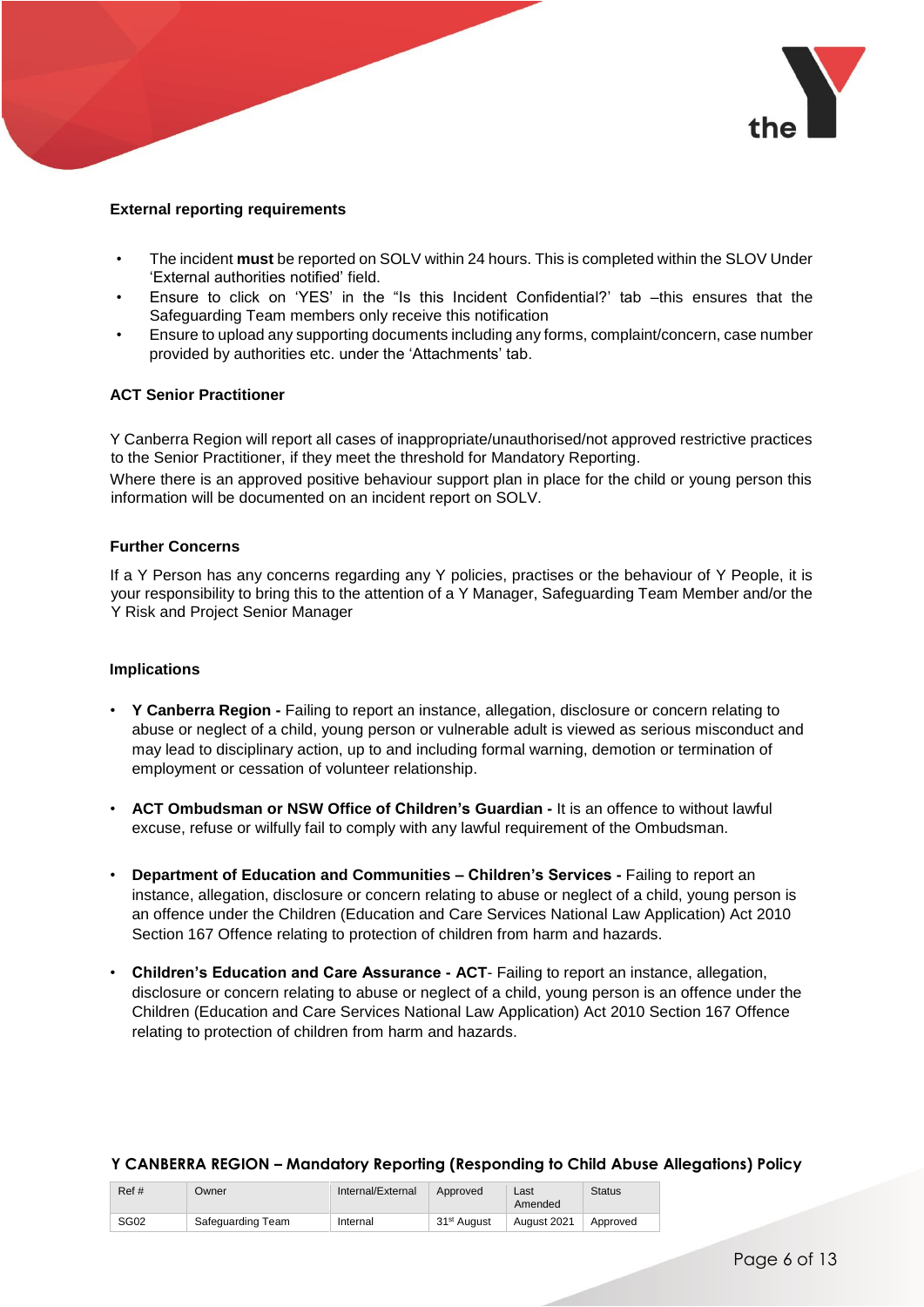

#### **NSW Child Protection Reporting Process Flow Chart**

**(All steps within this process are to be completed within 24 hours of the incident)**



#### **ACT Child Protection Reporting Process Flow Chart**

| Ref#             | Owner             | Internal/External | Approved                | Last<br>Amended | <b>Status</b> |
|------------------|-------------------|-------------------|-------------------------|-----------------|---------------|
| SG <sub>02</sub> | Safequarding Team | Internal          | 31 <sup>st</sup> August | August 2021     | Approved      |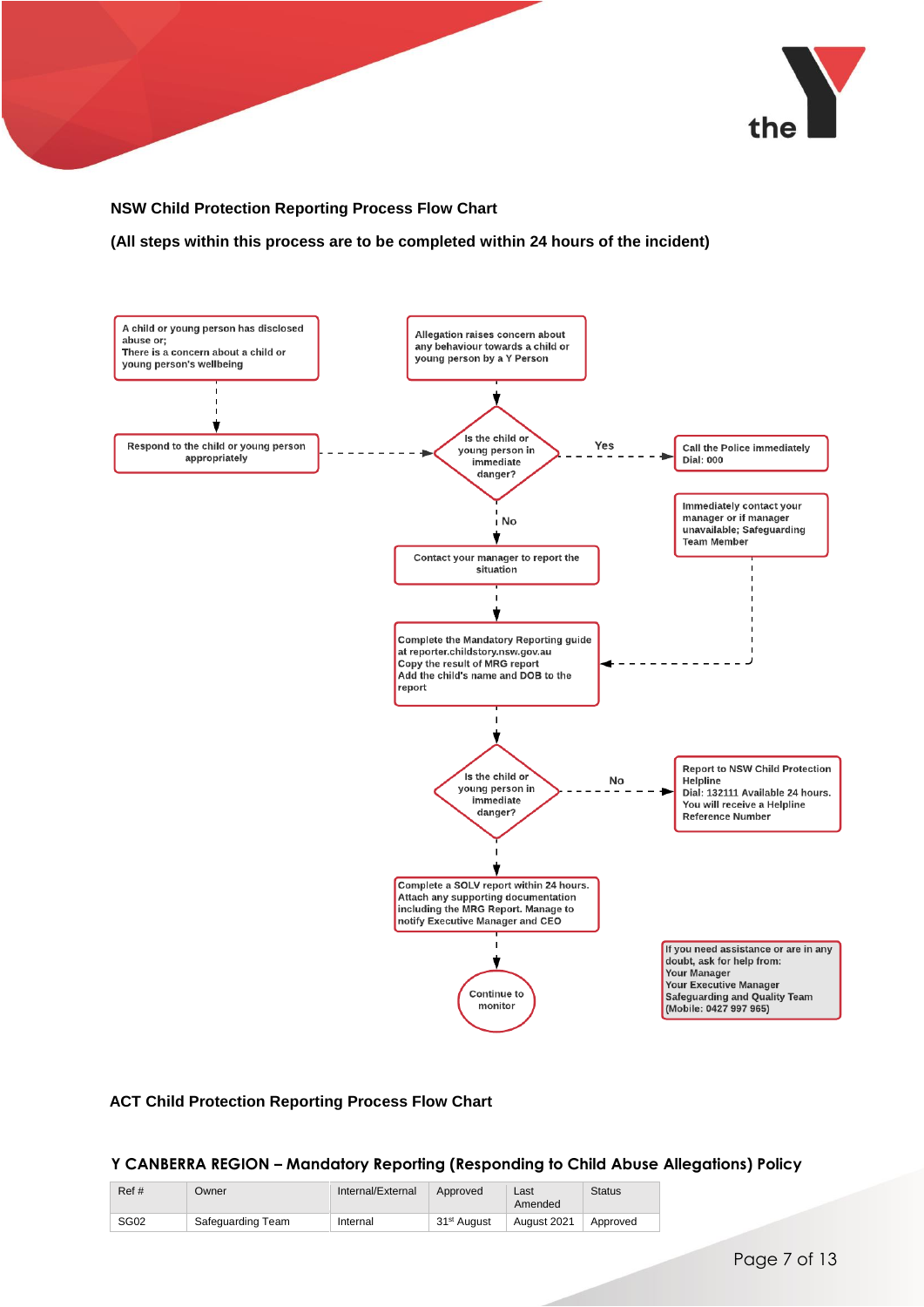

#### **(All steps within this process are to be completed within 24 hours of incident)**



#### **Definitions and Risk Indicators of Abuse and Neglect**

| Ref# | Owner             | Internal/External | Approved                | Last<br>Amended | <b>Status</b> |
|------|-------------------|-------------------|-------------------------|-----------------|---------------|
| SG02 | Safequarding Team | Internal          | 31 <sup>st</sup> August | August 2021     | Approved      |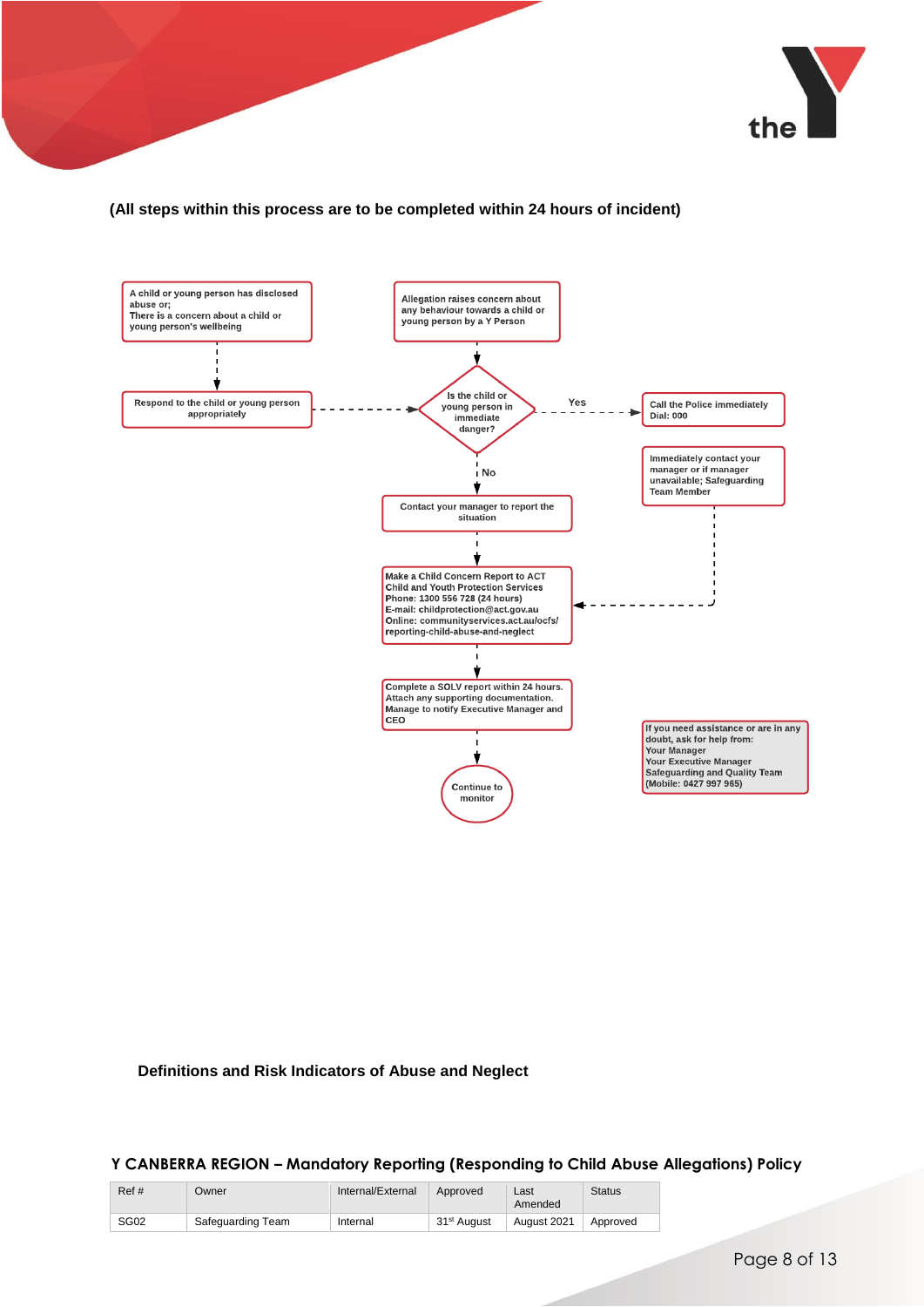

| Child or young<br>person                   | The Y considers a child or young person to be a person under the age<br>of eighteen years.                                                                                                                                                                                                                                                                                                                                                                                                                                                                                                                                                                                                                                                                                     |
|--------------------------------------------|--------------------------------------------------------------------------------------------------------------------------------------------------------------------------------------------------------------------------------------------------------------------------------------------------------------------------------------------------------------------------------------------------------------------------------------------------------------------------------------------------------------------------------------------------------------------------------------------------------------------------------------------------------------------------------------------------------------------------------------------------------------------------------|
| Y People / Y Person                        | Includes paid employees, volunteers, Board Directors, student<br>placements and any consultants or contractors engaged by Y Canberra<br>Region                                                                                                                                                                                                                                                                                                                                                                                                                                                                                                                                                                                                                                 |
| Client                                     | Any user of Y Canberra Region services including children, young<br>people, vulnerable adults, parents/guardians and facility users.                                                                                                                                                                                                                                                                                                                                                                                                                                                                                                                                                                                                                                           |
| Code of<br>Conduct                         | A Code of Conduct is an agreement with a set of rules of behaviour and<br>proper conduct for all Y People when engaging with children or young<br>people. A Code of Conduct details an organisation's core values and<br>explicitly communicates everyone's responsibility and obligation to<br>adhere to the outlined standards of ethical behaviour when working with<br>children, young people and the vulnerable. It is effective in strengthening<br>the control of an environment.                                                                                                                                                                                                                                                                                       |
| Sexual Abuse                               | Sexual abuse occurs when an adult involves a child or young person<br>in any sexual activity. Sexual abuse also occurs when a child or<br>young person involves another child or young person in any sexual<br>activity. Perpetrators of sexual abuse take advantage of their power,<br>authority or position over the child or young person for their own<br>benefit and can include making sexual comments to a child or young<br>person, engaging children or young people to participate in sexual<br>conversations over the internet or on social media, kissing, touching<br>a child or young person's genitals or breasts, oral sex or intercourse.<br>Encouraging a child or young person to view pornographic<br>magazines, websites and videos is also sexual abuse. |
| Emotional or<br><b>Psychological Abuse</b> | Emotional or psychological abuse occurs when a child or young<br>person does not receive the love, affection or attention they need for<br>healthy emotional, psychological and social development.<br>Such<br>abuse may involve repeated rejection or threats to a child or young<br>person. Constant criticism, teasing, ignoring, threatening, yelling,<br>scapegoating, ridicule and rejection or continual coldness are all<br>examples of emotional abuse. These behaviours continue to an<br>extent that results in significant damage to the child or young<br>physical,<br>person's<br>intellectual<br>emotional<br>wellbeing<br>or<br>and<br>development.                                                                                                            |

| Ref# | Owner             | Internal/External | Approved                | Last<br>Amended | <b>Status</b> |
|------|-------------------|-------------------|-------------------------|-----------------|---------------|
| SG02 | Safequarding Team | Internal          | 31 <sup>st</sup> August | August 2021     | Approved      |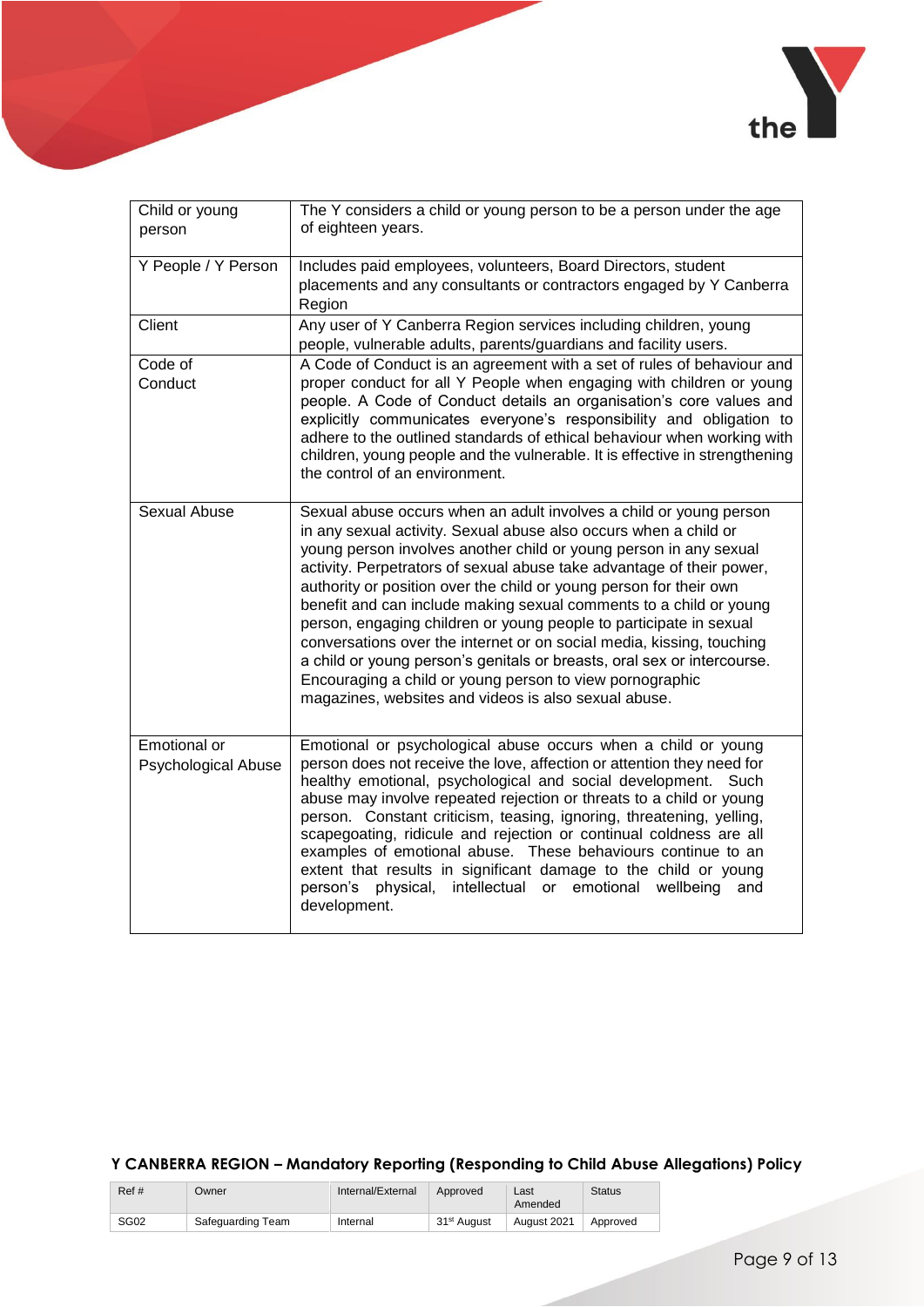

| <b>Physical Abuse</b>                | Physical abuse occurs when a person subjects a child or young<br>person to non-accidental physically aggressive acts. The abuser<br>may inflict an injury intentionally, or inadvertently as a result of<br>physical punishment or the aggressive treatment of a child.<br>Physically abusive behaviour includes (but is not limited to) shoving,<br>hitting, slapping, shaking, throwing, punching, biting, burning and<br>kicking. It also includes giving children or young people harmful<br>substances such as drugs, alcohol or poison. Certain types of<br>punishment, whilst not causing injury can also be considered physical<br>abuse if they place a child or young person at risk of being hurt.          |
|--------------------------------------|------------------------------------------------------------------------------------------------------------------------------------------------------------------------------------------------------------------------------------------------------------------------------------------------------------------------------------------------------------------------------------------------------------------------------------------------------------------------------------------------------------------------------------------------------------------------------------------------------------------------------------------------------------------------------------------------------------------------|
| Neglect                              | Neglect is the persistent failure or deliberate denial to provide a child<br>or young person with the basic necessities of life. Such neglect<br>includes the failure to provide adequate food, clothing, shelter,<br>adequate supervision, clean water, medical attention to the extent<br>that the child or young person's health and development is, or is<br>likely to be, significantly harmed. Categories of neglect include<br>physical neglect, medical neglect, abandonment or desertion,<br>emotional neglect and educational neglect. The issue of neglect<br>must be considered within the context of resources reasonably<br>available to the family.                                                     |
| <b>Witnessing Family</b><br>Violence | Witnessing family violence is a specific form of emotional and<br>psychological abuse. This occurs when children or young people<br>are forced to live with violence between adults in their home. It is<br>harmful to children, young people and the vulnerable. It can include<br>witnessing violence or the consequences of violence. Family<br>violence is defined as violence between members of a family or<br>extended family or those fulfilling the role of family in a child or<br>young person's life. Exposure to family violence places children,<br>young people and the vulnerable at increased risk of physical injury<br>and harm and has a significant impact on their wellbeing and<br>development. |
| Sexual Exploitation                  | Sexual exploitation occurs when children or young people are<br>forced into sexual activities that are exploitation then recorded in<br>some way and/or used to produce pornography. Such pornography<br>can be in the form of actual photos or videos or published on the<br>internet. Exploitation can also involve children or young people who<br>are forced into prostitution.                                                                                                                                                                                                                                                                                                                                    |
| Harm                                 | Harm to a child or young person, is any detrimental effect of a<br>significant nature on the child or young person's physical,<br>psychological or emotional wellbeing. It is immaterial how the harm<br>is caused. Harm can be caused by:<br>a. physical, psychological or emotional abuse or neglect; or<br>b. sexual abuse or exploitation;<br>a single act, omission or circumstance; or<br>C.<br>a series or combination of acts, omissions or circumstances.                                                                                                                                                                                                                                                     |

| Ref#        | Owner             | Internal/External | Approved                | ∟ast<br>Amended | <b>Status</b> |
|-------------|-------------------|-------------------|-------------------------|-----------------|---------------|
| <b>SG02</b> | Safequarding Team | Internal          | 31 <sup>st</sup> August | August 2021     | Approved      |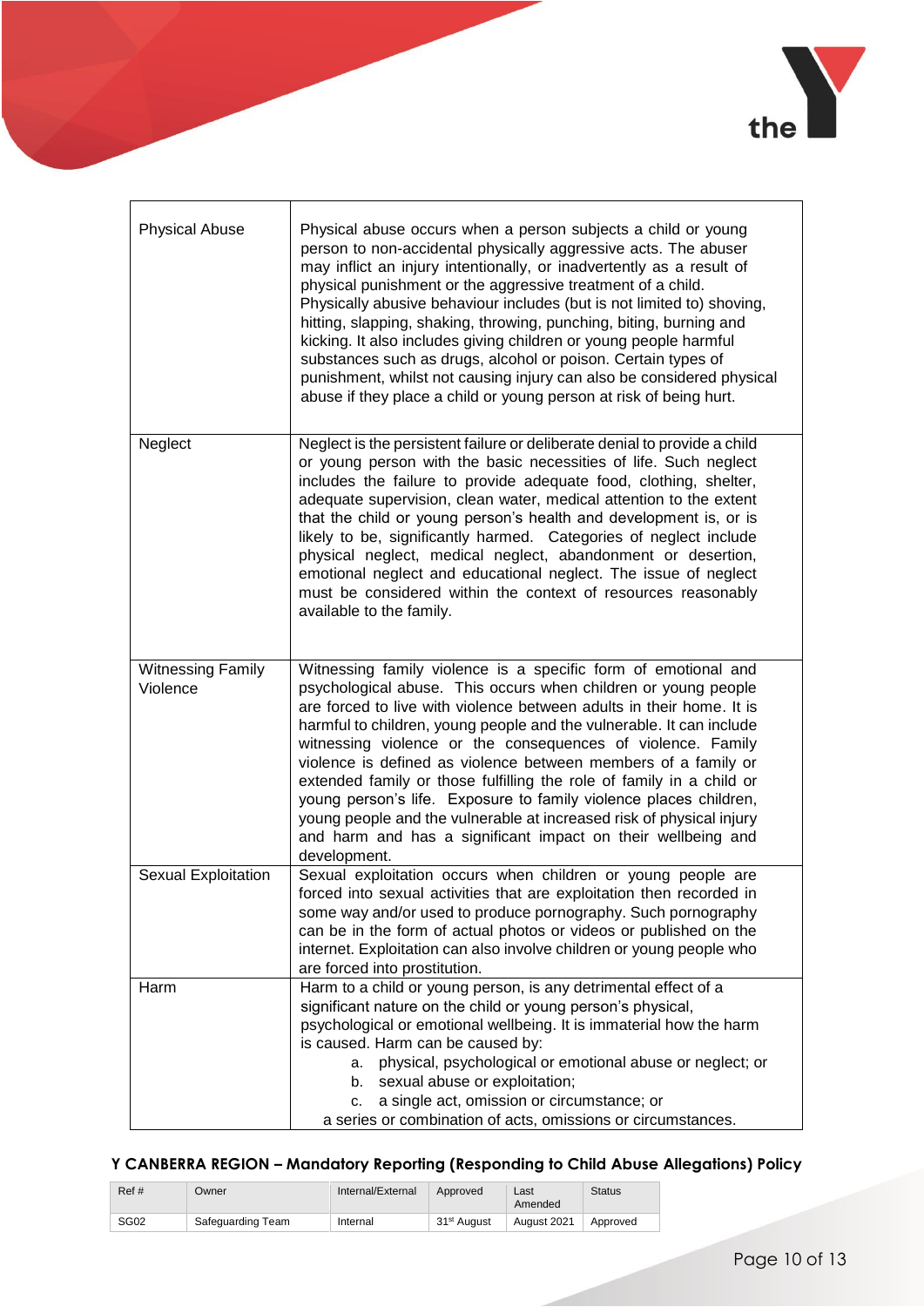

| <b>Bullying</b>                               | Bullying involves the inappropriate use of power by one or more<br>persons over another less powerful person or group and is<br>generally an act that is repeated over time. Bullying has been<br>described by researchers as taking many forms which are often<br>interrelated and include:<br>Verbal (name calling, put downs, threats)<br>a.<br>Physical (hitting, punching, kicking, scratching, tripping,<br>b.<br>spitting)<br>Social (ignoring, excluding, ostracising, alienating)<br>C.<br>Psychological (spreading rumours, stalking, dirty looks,<br>d.<br>hiding or damaging possessions).                                                                                                                                                                                                                                                                                                                                                                                                                                                                                                 |
|-----------------------------------------------|--------------------------------------------------------------------------------------------------------------------------------------------------------------------------------------------------------------------------------------------------------------------------------------------------------------------------------------------------------------------------------------------------------------------------------------------------------------------------------------------------------------------------------------------------------------------------------------------------------------------------------------------------------------------------------------------------------------------------------------------------------------------------------------------------------------------------------------------------------------------------------------------------------------------------------------------------------------------------------------------------------------------------------------------------------------------------------------------------------|
| Grooming                                      | Grooming is a term used to describe what happens when a perpetrator<br>of abuse builds a relationship with a child or young person with a view to<br>abusing them at some stage.                                                                                                                                                                                                                                                                                                                                                                                                                                                                                                                                                                                                                                                                                                                                                                                                                                                                                                                       |
| Y Canberra Region<br>Safeguarding<br>Strategy | The Y Canberra Region Safeguarding Strategy has been developed<br>so that:<br>all Y People share the responsibility for the protection of<br>٠<br>children, young people and the vulnerable<br>all Y People receive effective training<br>$\bullet$<br>all Y People can follow clear policies and procedures<br>$\bullet$<br>all Y People can build strong relationships<br>$\bullet$<br>This strategy incorporates the following main three pieces of work<br>for the Y Movement from the National Safeguarding Unit:<br>Culture - We will create a safe culture nationally which<br>$\bullet$<br>empowers children, young people and the vulnerable<br>through effective leadership and governance.<br>Operations - We will create safe operations to ensure Y<br>$\bullet$<br>People, parents/carers and community have the right<br>policies, processes and practices to keep children, young<br>people and the vulnerable safe<br>Environment - We will create safe environments at the Y<br>$\bullet$<br>and in communities which empower children, young<br>people and the vulnerable to thrive |

| Ref#             | Owner             | Internal/External | Approved                | Last<br>Amended | <b>Status</b> |
|------------------|-------------------|-------------------|-------------------------|-----------------|---------------|
| SG <sub>02</sub> | Safequarding Team | Internal          | 31 <sup>st</sup> August | August 2021     | Approved      |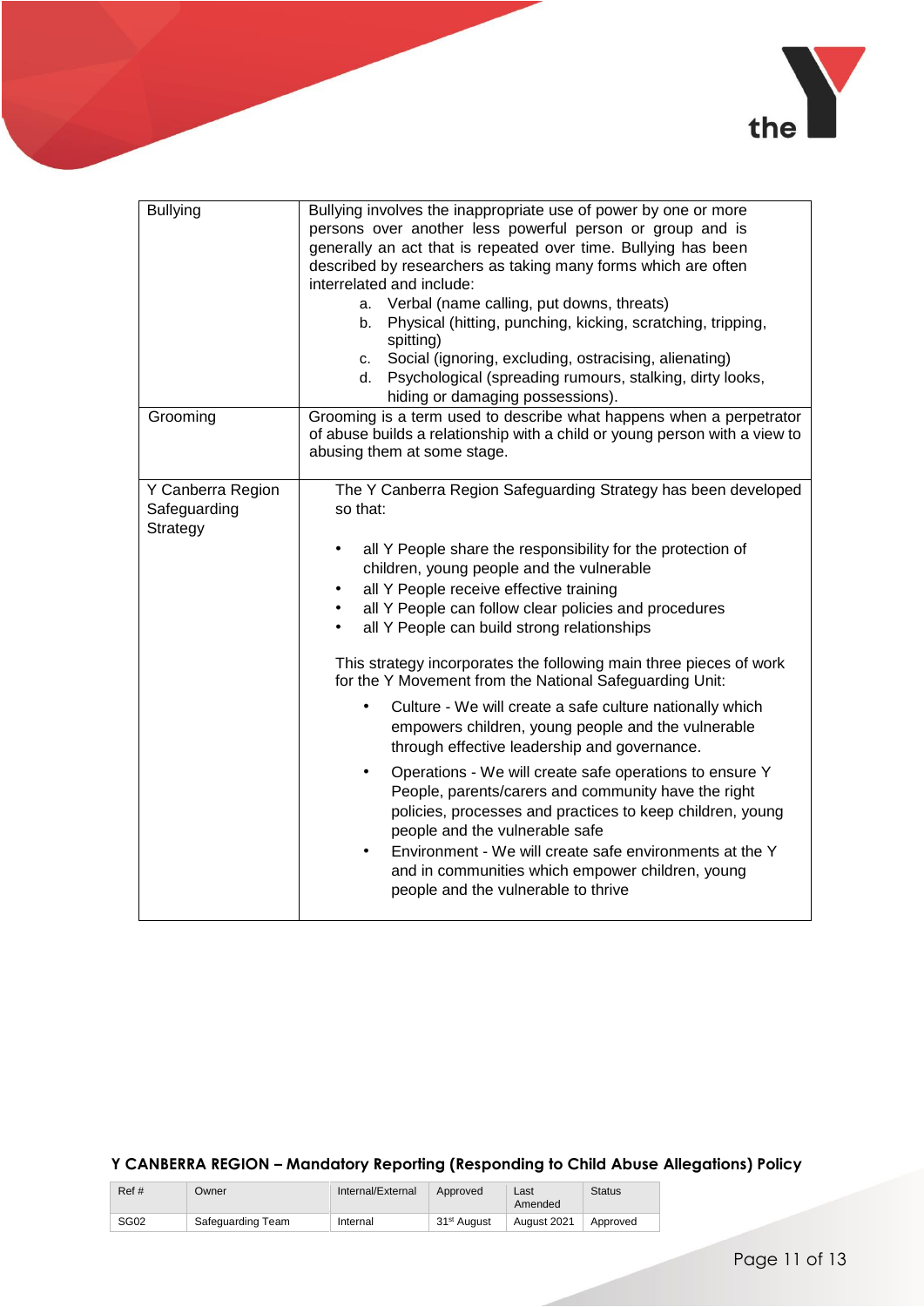

#### **Scope**

Y People including paid employees, volunteers, Board Directors, student placements, and consultants or contractors engaged by Y Canberra Region.

#### **Roles and Responsibilities**

| Department/Area                                                                            | <b>Role/Responsibility</b>                                                                                                                                                                                                              |  |  |  |  |
|--------------------------------------------------------------------------------------------|-----------------------------------------------------------------------------------------------------------------------------------------------------------------------------------------------------------------------------------------|--|--|--|--|
| <b>CEO</b>                                                                                 | Lead the governance of all Safeguarding Policies and<br>$\bullet$<br>Procedures                                                                                                                                                         |  |  |  |  |
| <b>Managers</b>                                                                            | Ensure effective implementation of the Safeguarding<br>$\bullet$<br>Policies and Procedures<br>Ensure all applicable Y People undertake the relevant<br>$\bullet$<br>training for Mandatory reporters<br>Offer EAP if deemed necessary. |  |  |  |  |
| <b>Safeguarding Team</b>                                                                   | Review and update the Safeguarding Policies and<br>$\bullet$<br>Procedures<br>Provide advice and guidance if Y People are placed on leave<br>$\bullet$<br>during investigation.                                                         |  |  |  |  |
| <b>People and Culture</b>                                                                  | Provide advice and guidance if Y People are placed on<br>٠<br>leave during an investigation.                                                                                                                                            |  |  |  |  |
| <b>Co-ordinators/Directors</b>                                                             | Ensure that reporting occurs in a timely manner and that all<br>$\bullet$<br>Y People are offered support during the process.                                                                                                           |  |  |  |  |
| Y People - Employees,<br>Volunteers, student<br>placements, consultants<br>and contractors | Adhere to all Safeguarding Policies and Procedures.<br>$\bullet$<br>Seek assistance for support if unsure of the reporting<br>$\bullet$<br>process or any question relating to the safety or wellbeing of<br>children                   |  |  |  |  |

| Ref# | Owner             | Internal/External | Approved                | Last<br>Amended | <b>Status</b> |
|------|-------------------|-------------------|-------------------------|-----------------|---------------|
| SG02 | Safequarding Team | Internal          | 31 <sup>st</sup> August | August 2021     | Approved      |